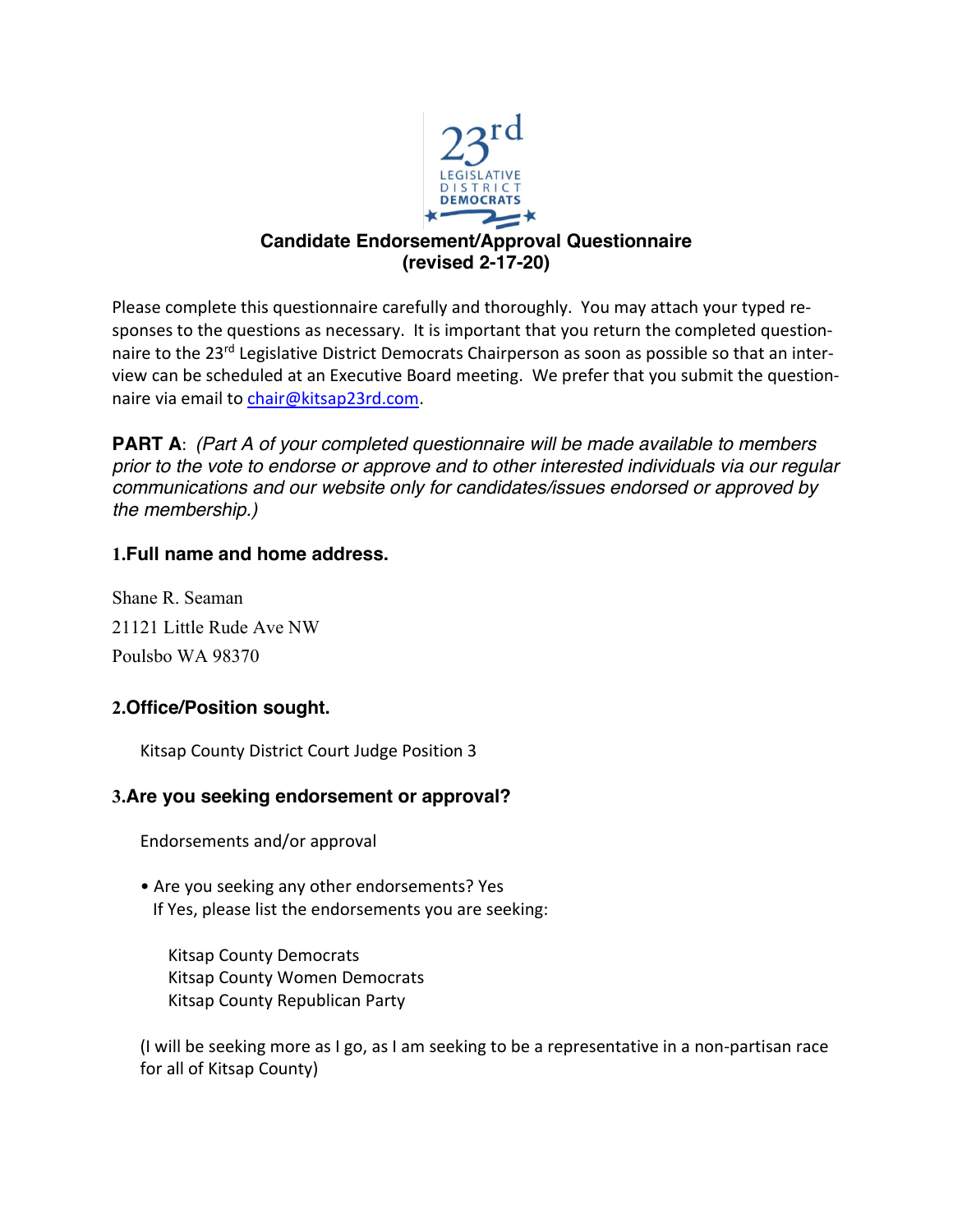• Have you been endorsed by any other organization? Yes No If Yes, please list the names of the organizations that have endorsed you:

I have just submitted my request this past week. I have many personal endorsements right now, including many local Democrats.

### **4.Official name and address of campaign.**

Campaign for Shane Seaman for District Court Judge P.O. Box 2261 Poulsbo WA, 98370

### **5.Campaign contact information (email, phone numbers, etc.)**

360-485-0070 Shaneseaman4judge.com Shaneseaman4judge@gmail.com / sseaman4judge@gmail.com Facebook and Instagram- shaneseaman4judge

## **6.Election date(s) - Primary and/or General Election(s).**

General November 8, 2022

#### **7.Is your race partisan or non-partisan?**

Non-partisan

## **8.Political party affiliation, history of participation and membership.**

I have been the Court Commissioner for the City of Bremerton for the past 9 years. Under the Canons for Judicial Conduct, I am required to remain neutral and impartial, thus I am not affiliated with any political party.

## **9.Current and previous offices held.**

I have not held any prior offices

#### **10.Current employer other than elected office, if any.**

Trial Lawyer- Owner of Cross Sound Law Group PLLC- Poulsbo Court Commissioner, Bremerton Municipal Court (started 2013)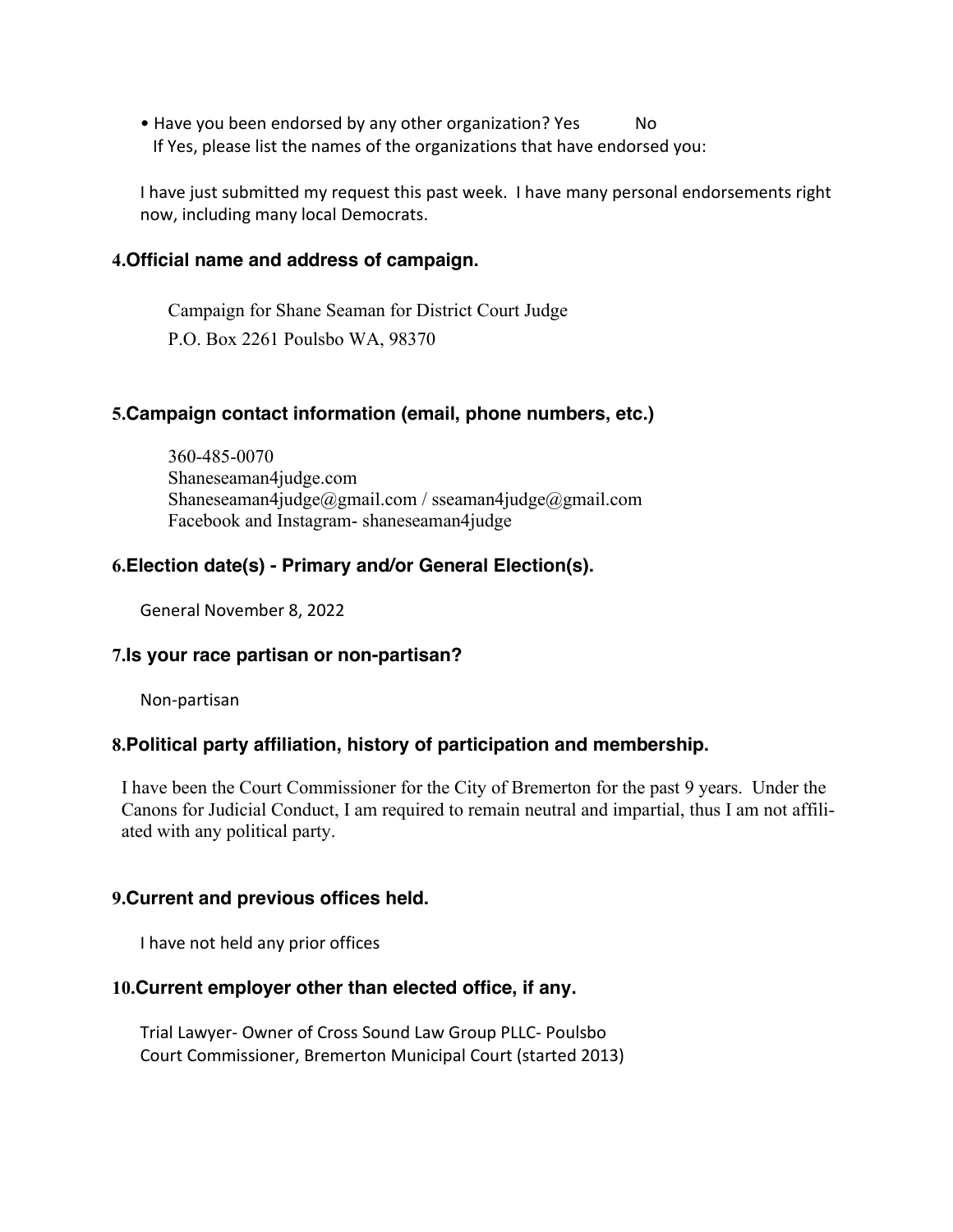## **11.Past work experience.**

Jefferson County Prosecutors Office- Felony Prosecutor Knauss and Seaman Law Firm- conflict public defender, dependency cases and civil litigation (started Judge Pro Tem Work in Jefferson District Court 2007). Seaman Law Firm- civil litigation, dependency cases (started Judge Pro Tem in Kitsap County 2012, Bremerton Court Commissioner 2013).

## **12.Military experience.**

• United States Coast Guard 1996-2001. Seaman, Yeoman, Office Manager

Maintained administration for 2nd largest Coast Guard airport facility and worked with security force that maintained safety and security of U.S. Coast Guard 900-acre airport facility with over 1500 personnel. Responsible for coordination of emergency response of fire department, medical unit and security force. Coast Guard Achievement Medal and Enlisted Person of the Quarter

• United States Coast Guard Reserve 2001- Yeoman

Legal Yeoman District 13/Seattle Legal Office- Assisted Legal Staff in administrative duties. Researched UCMJ issues, prepared correspondence, maintained legal library and case management. Worked with attorney on wills, notary services and powers of attorney. Participated as Bailiff in Court Martial cases

## **13.Educational background**

South Kitsap High School, Olympic College, Excelsior College BA, Business (2001), Gonzaga University Law (2004) Graduated Cum Laude. Washington Judicial College 2013 (for Court Commissioner position)

## **14.Affiliations with clubs or other organizations.**

District Court and Municipal Judges Association Washington State Bar Association Federal Bar Association, Western District of Washington Kitsap County Bar Association Jefferson County Bar Association (former president) North Kitsap Poulsbo Rotary North Kitsap Poulsbo Rotary Foundation (president 4 years) Morrow Manor Domestic Violence Shelter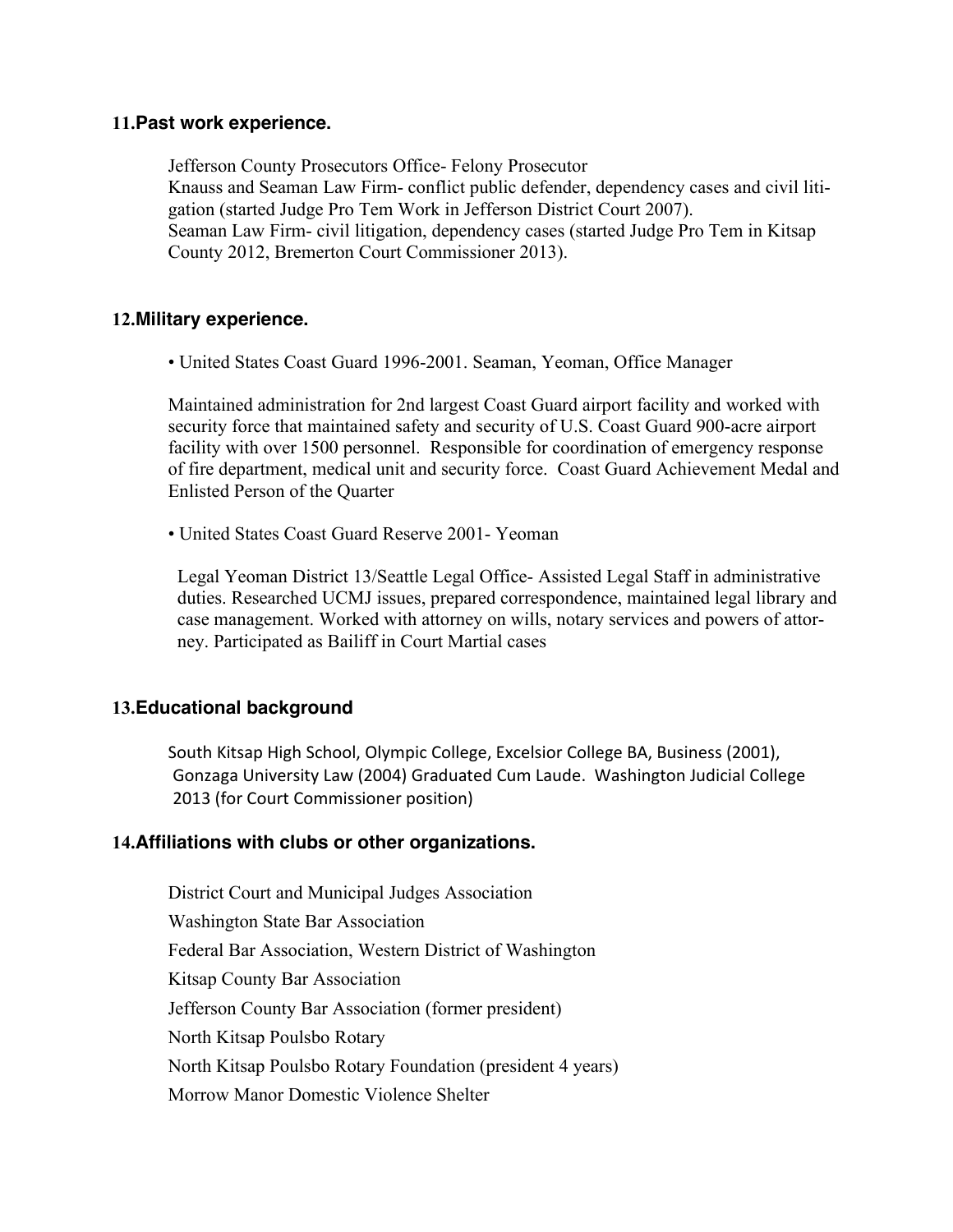Poulsbo Chamber "OlyCap" Board Kitsap Children's Musical Theater North Kitsap High School Band North Kitsap Soccer Club Coach Kitsap Dispute Resolution Center Jefferson/Clallam Pro Bono Board Guest Lecturer Northwest School of Wooden Boat Building

## **15.What major issues will be addressed in the office you are seeking? Briefly explain your positions on these issues.**

A judge has to play a different role that that of a legislator or executive branch official. Judges cannot make decision based upon an expressed view or preference of the electorate, that also means, a judge or judicial candidate should not ask for support based upon a preference for certain political issues. However, I believe it's appropriate to share that I have some principles that I follow: It is important to make sure a fair hearing is given, by living the ideals that equity and inclusion is trying to achieve, no person shall be treated unequally. I believe in another principle; people deserve respect and to be heard. I believe access to justice is important and Court's play a unique role in protecting rights of all, regardless of their socioeconomic status. A Court has a basic responsibility to ensure public safety and to help prevent repeated criminal behavior and to consider the social and economic conditions that contribute to crime.

## **16.What experience do you have that is directly related to the office you are seeking?**

I am the Bremerton Municipal Court Commissioner, a job I've held since 2013. I was appointed by Judge James Docter and recently re-appointed by Judge Tracy Flood. In this position I have gained a reputation for treating people respectfully while holding people accountable. I believe in due process and giving accountability. During COVID I helped worked to keep the Court open, so that litigants, persons seeking protection orders still had access to justice, a necessary service. As Court Commissioner, I handle 8-10 calendars a month, from criminal hearings, traffic and parking, administrative appeals and protection order hearings. These are the same type of case for District Court, thus I am already presiding over similar cases.

I started working as a Judge Pro Tem in 2007. I've presided over a dozen jury trials and I tried cases as an attorney to both juries and to the bench, so I am very comfortable in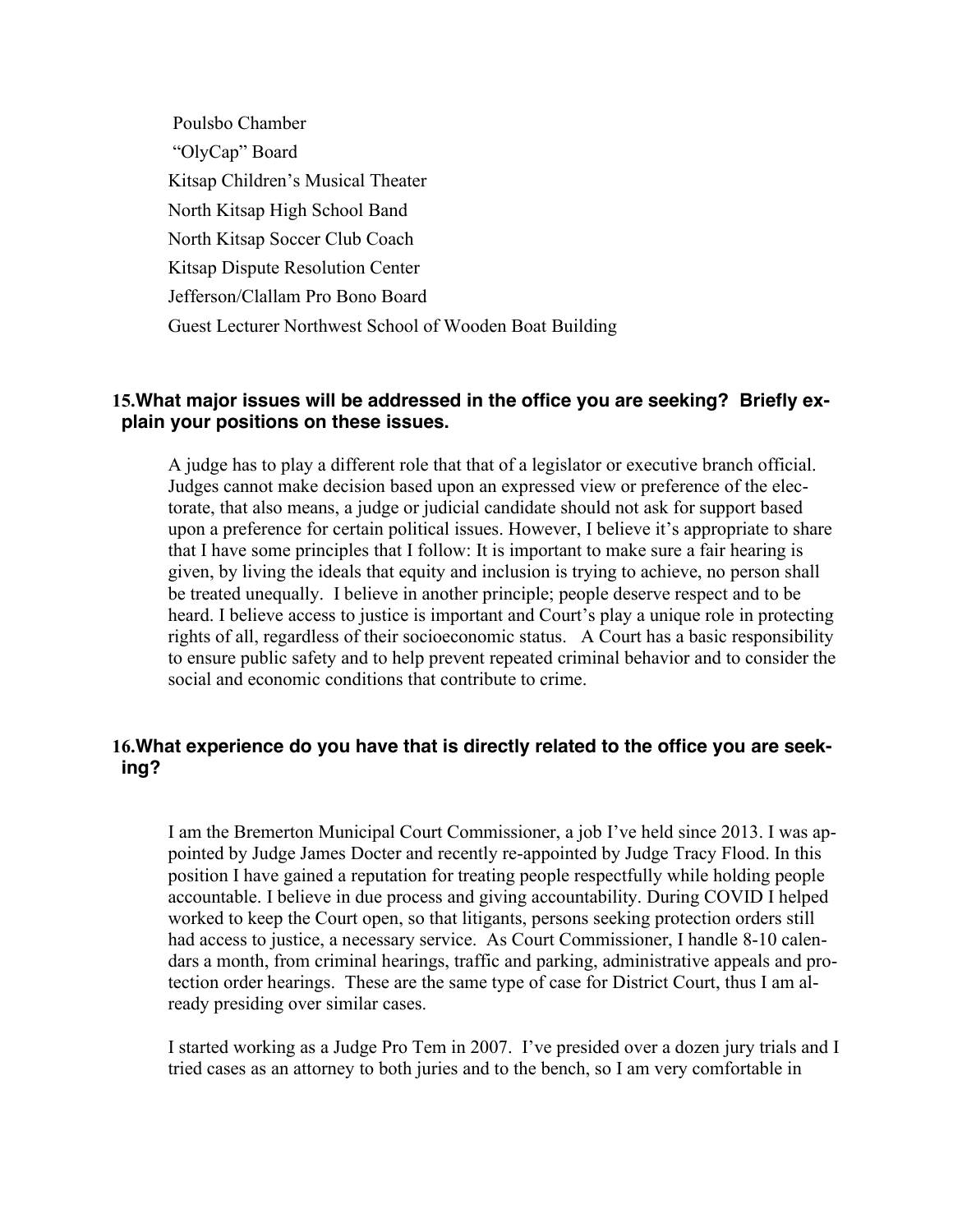Court. I have worked in Jefferson County District, Poulsbo, Bainbridge Island, Port Orchard and Bremerton Municipal Courts. I currently work as a Judge Pro Tem for Kitsap District Court, presiding over a calendar almost weekly. In all I have worked on the bench either as a Court Commissioner or Judge Pro Tem for 15 years at the same level of Court that I am seeking office for. During that time, I have dealt with pro-se litigants, difficult cases, and I have worked hard to give everyone a fair hearing. I work well with all the staff and believe that the clerks are extremely important.

### **17.Do you have any management training or experience? If so, please elaborate.**

Yes. Owner of Cross Sound Law Group, at max three fulltime attorneys, one of counsel attorney, three support staff. Knauss and Seaman, at max three attorneys, five support staff. Extensive management training with U.S. Coast Guard. Management. As a Court Commissioner, I have attended annual trainings with the District Court and Municipal Court Judge Association for the last nine years, including the recent training on implicit biases, inclusivity, and other community values that the Supreme Court has made a point to emphasize.

## **18.Why are you seeking this office? What do you hope to achieve and what qualifications do you have toward that goal?**

To serve the people of Kitsap County with dignity, respect and an adherence to the principles that all persons deserve respect and to be heard, believing that when the evidence and law supports, accountability will occur.

To understand what it takes to justly and equitably hear a litigant's case takes experience and time.

To be principled enough to hold people accountable who have violated the law, requiring a personal dedication to seeking truth.

Having litigated cases at every level of the Court system in Washington State (Federal District Court for the Western District of Washington, Municipal Court, District Court, Superior Court, Court of Appeals Division II and the Washington State Supreme Court), and will use my extensive Trial Court experience and Appellate Court experience to serve fulltime and to commit to acting justly and fairly for all Kitsap County.

#### **19.Is there anything else you would like to add?**

Our local judiciary should not contribute to the divisiveness. At the national level the law books have gone out the window. The public confidence that America is a nation of laws has been shaken. Courts now appear to make political decision, and we have lost trust in our judiciary. I have been endorsed by local politicians, many of them democrats, and judges for a reason. I am known for being principled, holding people accountable, but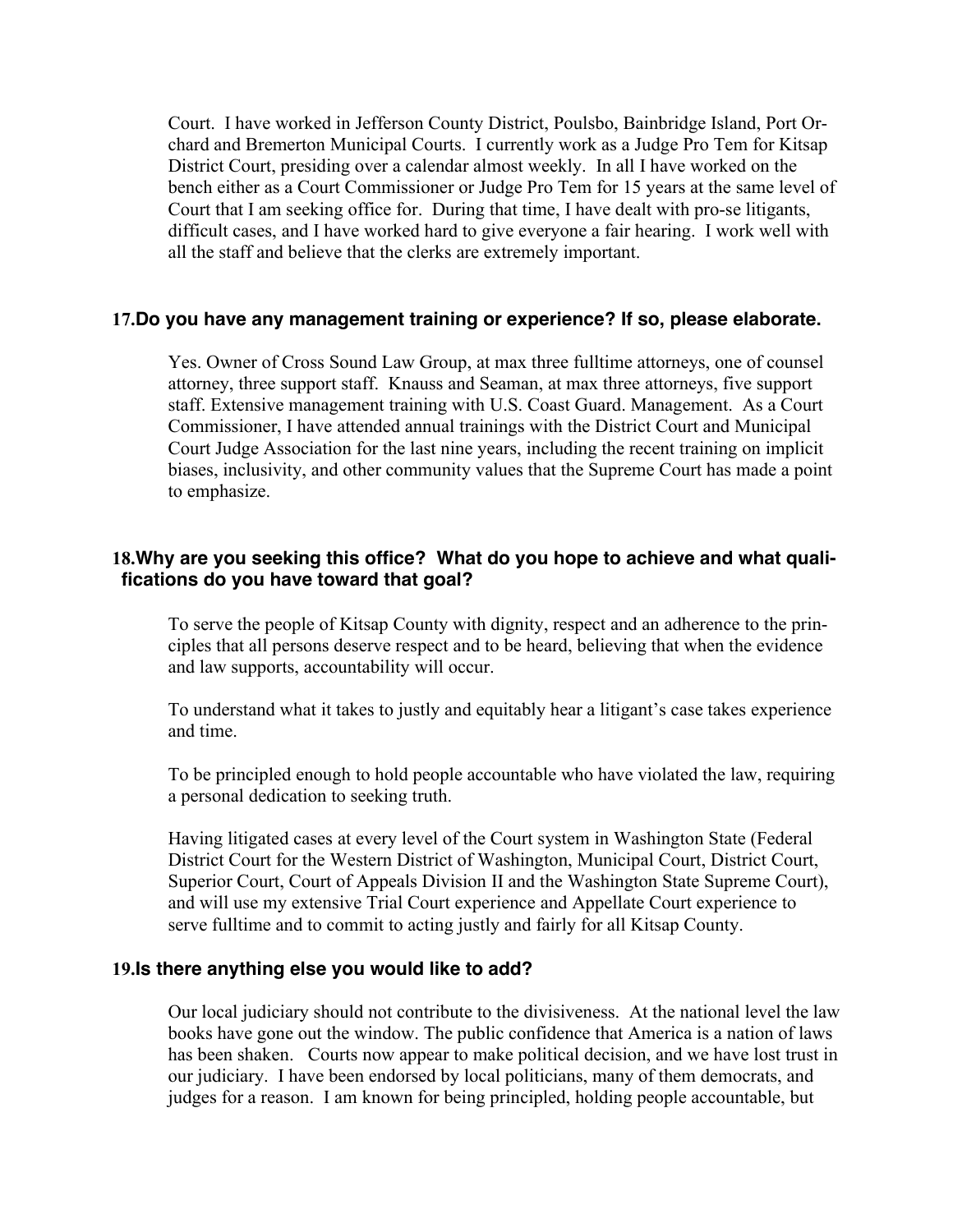doing so graciously, giving a fair hearing, and treating all persons with dignity and respect. I firmly believe in due process, and I balance that against victims' rights. I am a supporter of therapeutic courts, and taking steps to reduce recidivism.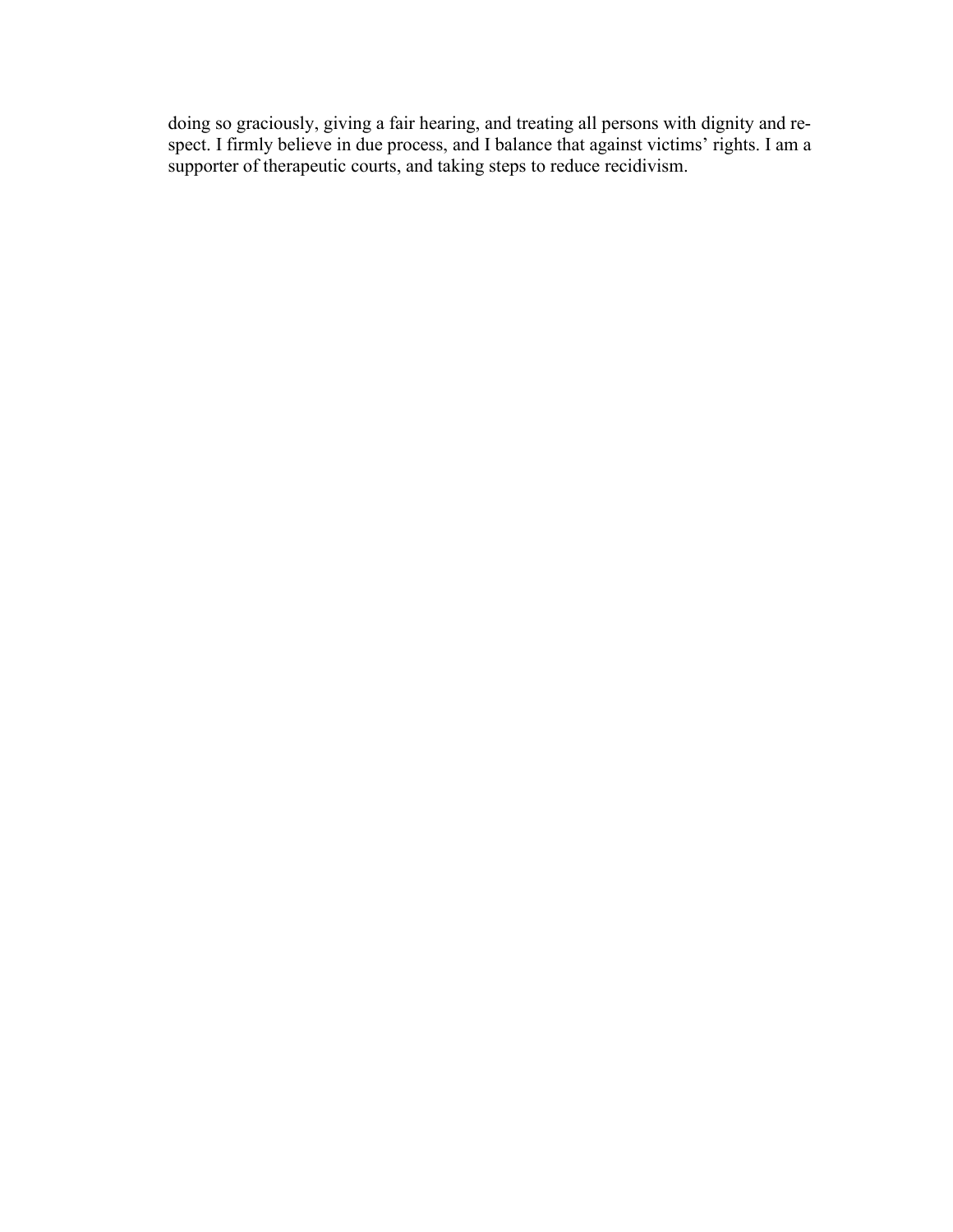